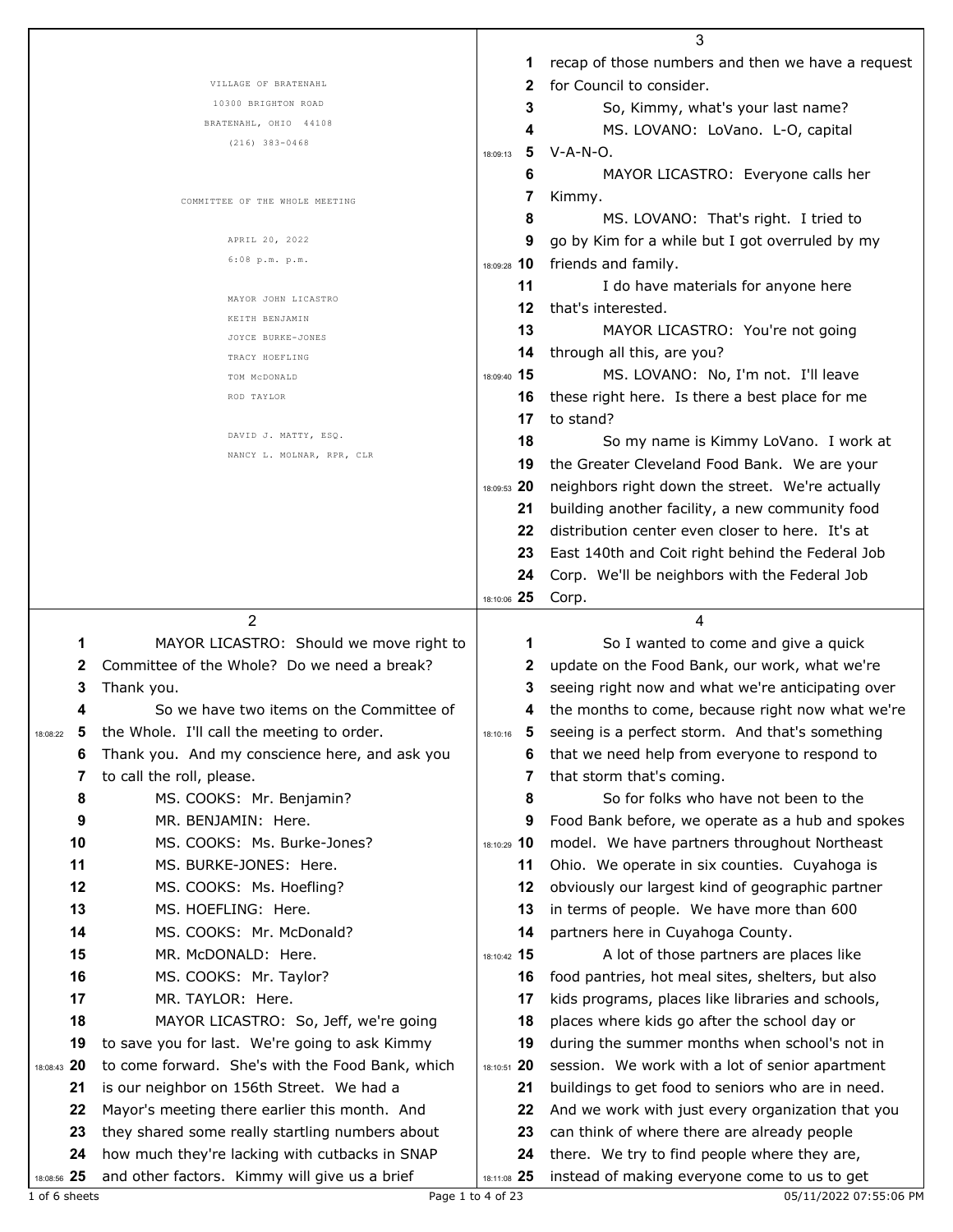| 1             | help. Definitely that helps that spokesmodel.                                                    | 1                 | the Pennsylvania border, out to Ashtabula, Lake                                                    |
|---------------|--------------------------------------------------------------------------------------------------|-------------------|----------------------------------------------------------------------------------------------------|
| 2             | Now, what we're seeing throughout the                                                            | 2                 | and Geauga and then down to Ashland and Richland                                                   |
| 3             | pandemic, we had to change the way that we                                                       | 3                 | counties as well.                                                                                  |
| 4             | operate. We've had to adapt. We've had to be                                                     | 4                 | So one of the -- really what we talked                                                             |
| 5<br>18:11:21 | creative. We've gotten a lot of those                                                            | 5<br>18:13:28     | about at our Mayors and City Managers meeting and                                                  |
| 6             | flexibilities from our partners at the federal                                                   | 6                 | what I wanted to share with everyone today is                                                      |
| 7             | level, from our partners at the state level, that                                                | 7                 | just what we're expecting to come in the months                                                    |
| 8             | allowed us to do things like providing                                                           | 8                 | ahead. We have seen the expiration of the                                                          |
| 9             | grab-and-go meals to kids where we can give out                                                  | 9                 | enhanced child tax credit. About four million                                                      |
| 18:11:32 10   | three to four meals at once so that kids don't                                                   | 18:13:42 10       | additional kids fell into poverty in the month of                                                  |
| 11            | have to keep coming back to a site throughout the                                                | 11                | January when that credit expired.                                                                  |
| 12            | week.                                                                                            | 12                | We are also looking at the loss of --                                                              |
| 13            | I grew up with a single mom. When my                                                             | 13                | it's called SNAP Emergency Allotments. And SNAP                                                    |
| 14            | mom was at work during the day, I couldn't                                                       | 14                | Emergency Allotments have just given additional                                                    |
| 18:11:42 15   | necessarily leave the house at the age of 11 to                                                  | 18:13:56 15       | dollars for people to spend exclusively on food                                                    |
| 16            | walk to a site to get meals to pick up. It's                                                     | 16                | during the pandemic. Now, when the public health                                                   |
| 17            | very flexible. It's a great way to reach kids                                                    | 17                | emergency expires this summer, in Cuyahoga County                                                  |
| 18            | who do need the help. The reality is a lot of                                                    | 18                | we're looking at a loss of about 54 million meals                                                  |
| 19            | that flexibility is coming to an end with the end                                                | 19                | over the next year because that one benefit                                                        |
| 18:11:58 20   | of the public health emergency this summer.                                                      | 18:14:13 20       | expires. And that's something that to be frank                                                     |
| 21            | So what we're seeing at the Food Bank                                                            | 21                | at the Food Bank, we will do everything in our                                                     |
| 22            | right now, we're continuing to see incredibly                                                    | 22                | power to respond, but it's going to be incredibly                                                  |
| 23            | high numbers of people that need help with                                                       | 23                | tough.                                                                                             |
| 24            | emergency food. In 2020, we served one in four                                                   | 24                | We are facing a lot of the same                                                                    |
| 18:12:11 25   | people in Cuyahoga County at an emergency food                                                   | 18:14:23 25       | challenges that folks here are facing, that I                                                      |
|               | Molnar Reporting Services, LLC<br>$(440)$ 340-6161                                               |                   | Molnar Reporting Services, LLC<br>$(440)$ 340-6161                                                 |
|               |                                                                                                  |                   |                                                                                                    |
| 1             | program. That means they went to a food pantry                                                   | 1                 | face when I go to the grocery store, the increase                                                  |
| 2<br>3        | or a senior market to get help. That does not<br>include any of the kids programs where kids can | 2<br>3            | in food costs. We are seeing food prices up by                                                     |
| 4             | go pick up a meal to take home. So one in four                                                   | 4                 | about 25 percent. And since we buy food by the<br>millions of pounds, that adds up really quickly. |
| 5             | people turn to emergency food assistance.                                                        | 5                 | Things like peanut butter, it used to cost us                                                      |
| 18:12:26<br>6 | We're still seeing, even though things                                                           | 18:14:37<br>6     | about \$1 per pound, I believe. Now it's up to                                                     |
| 7             | have gotten better, about one in five people                                                     | 7                 | \$1.50. When you buy food, again, by the millions                                                  |
| 8             | throughout Cuyahoga County that need help at some                                                | 8                 | of pounds, it adds up very fast.                                                                   |
| 9             | point during the year. Most people actually only                                                 | 9                 | So that's something that we're working                                                             |
| 18:12:36 10   | get help about three or fewer times during the                                                   | 18:14:50 10       | to prepare for at the same time that we've seen                                                    |
| 11            | year from the Food Bank. It's just a way to get                                                  | 11                | our federal food, which is American grown food                                                     |
| 12            | over a hurdle, somebody with lost wages,                                                         | 12                | from farmers across the country, we've seen that                                                   |
| 13            | employment, et cetera.                                                                           | 13                | food go down by 70 percent. And that's at the                                                      |
| 14            | So that is what we're doing right now.                                                           | 14                | same time we're having to purchase more and more                                                   |
| 18:12:48 15   | If you've been on 90 on a Thursday afternoon,                                                    | 18:15:04 15       | food. Our money is not going as far. And as you                                                    |
| 16            | you've seen us at the muni lot. If you've ever                                                   | 16                | can imagine, there is a level of donor fatigue.                                                    |
| 17            |                                                                                                  | 17                |                                                                                                    |
|               | not known what's happening at the muni lot on                                                    |                   | A lot of people have been giving and giving and                                                    |
| 18            | Thursday afternoons, that's the Food Bank. We're                                                 | 18                | with inflation and rising food and fuel costs, a                                                   |
| 19            | continuing to see very high numbers there. About                                                 | 19                | lot of folks just don't have as much to give.                                                      |
| 18:13:02 20   | 2,300 households are served there on every single                                                | 18:15:18 20       | So that is what we're seeing in the                                                                |
| 21            | Thursday. And that's in addition to all the work                                                 | 21                | months ahead. For the folks who have the packet,                                                   |
| 22            | being done by our network of more than 1,100                                                     | 22                | I just printed out some additional information                                                     |
| 23            | partners. And those partners are throughout                                                      | 23                | that I wanted to be sure that I shared with you                                                    |
| 24            | Northeast Ohio. I think I started -- we serve                                                    | 24                | today. There is a map in that packet that shows                                                    |
| 18:13:16 25   | Cuyahoga County. We also go all the way out to                                                   | 18:15:29 25       | where people live that are accessing emergency                                                     |
|               | Molnar Reporting Services, LLC<br>(440) 340-6161<br>05/11/2022 07:55:06 PM                       | Page 5 to 8 of 23 | Molnar Reporting Services, LLC<br>(440) 340-6161<br>2 of 6 sheets                                  |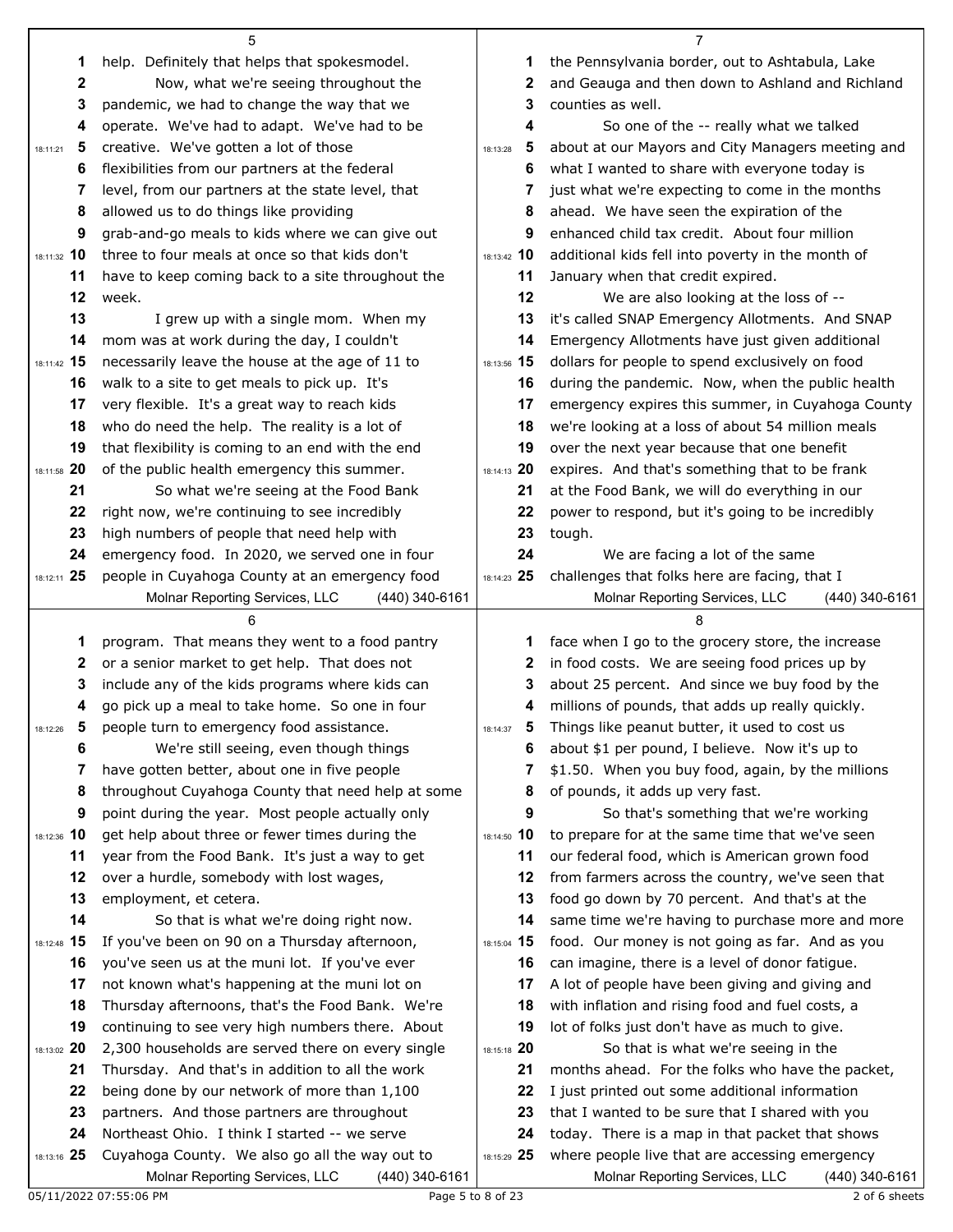|               | 9                                                                                                   |               | 11                                                                                                    |
|---------------|-----------------------------------------------------------------------------------------------------|---------------|-------------------------------------------------------------------------------------------------------|
| 1             | food programs throughout Cuyahoga County if                                                         | 1             | can be used for this purpose. Rick asked for                                                          |
| 2             | you're interested in seeing where a lot of the                                                      | 2             | every community to consider \$10,000. I discussed                                                     |
| 3             | need is within our community.                                                                       | 3             | this with Ms. Cooks and we feel that we can use                                                       |
| 4             | To be clear, we serve people at or below                                                            | 4             | 5,000 of the \$120,000 in ARPA money to donate to                                                     |
| 5<br>18:15:42 | 200 percent of the federal poverty line. So in                                                      | 5<br>18:17:52 | this important entity we have on our doorstep.                                                        |
| 6             | order to get food from the Food Bank or one of                                                      | 6             | So I ask Council to consider a donation                                                               |
| 7             | our partners, that is the income that you have to                                                   | 7             | of \$5,000. We can either discuss it further or                                                       |
| 8             | go by. That's a federal and state requirement                                                       | 8             | if you're willing we can have a motion to approve                                                     |
| 9             | that we follow.                                                                                     | 9             | that at this moment.                                                                                  |
| 18:15:56 10   | MAYOR LICASTRO: Kimmy, do you want to                                                               | 18:18:07 10   | MR. McDONALD: So move.                                                                                |
| 11            | talk about your funding source?                                                                     | 11            | MS. BURKE-JONES: Second.                                                                              |
| 12            | MS. LOVANO: Sure. We receive funding                                                                | 12            | MAYOR LICASTRO: Any discussion? Mr.                                                                   |
| 13            | through a number of sources. A lot of our                                                           | 13            | Matty.                                                                                                |
| 14            | funding comes through private donations. We also                                                    | 14            | MR. MATTY: The only thing I would like                                                                |
| 18:16:06 15   | get a lot of food, as I mentioned, from the                                                         | 18:18:13 15   | to advise Council of and Kim did, she hit on it,                                                      |
| 16            | Federal Government. That is all food that is                                                        | 16            | but I don't know that she stress it enough. From                                                      |
| 17            | purchased by the government from American                                                           | 17            | my office window in the North Point Tower on                                                          |
| 18            | farmers. A lot of that is surplus food. That                                                        | 18            | Thursdays, if you think this pandemic and food                                                        |
| 19            | makes up about 30 percent of the food that we                                                       | 19            | issue is done, when they start to distribute                                                          |
| 18:16:17 20   | give out. About 20 percent is given out through                                                     | 18:18:34 20   | food, people -- it's either 12 or 1:00 that you                                                       |
| 21            | the State of Ohio. It's food that would                                                             | 21            | start. People start to line up two hours ahead                                                        |
| 22            | otherwise be plowed under or end up in the trash.                                                   | 22            | of time. When they start to distribute food from                                                      |
| 23            | It's food where, for example, a zucchini that's                                                     | 23            | that muni lot on the South Marginal, all the way                                                      |
| 24            | misshapen, a tomato that has a scratch on it. It                                                    | 24            | down to South Marginal to the bridge that people                                                      |
| 18:16:34 25   | could be apples that are too small and too yellow                                                   | 18:18:54 25   | have to cross to come off the freeway onto the                                                        |
|               | Molnar Reporting Services, LLC<br>(440) 340-6161                                                    |               | Molnar Reporting Services, LLC<br>(440) 340-6161                                                      |
|               |                                                                                                     |               |                                                                                                       |
|               | 10                                                                                                  |               | 12                                                                                                    |
| 1             | that you and I when we go to the store to buy,                                                      | 1             | freeway ramp, cars are backed up to collect food.                                                     |
| 2             | but they taste just as good, they're just as                                                        | 2             | MR. McDONALD: All the way to 55th                                                                     |
| 3             | nutritious as apples that you buy at the store.                                                     | 3             | Street.                                                                                               |
| 4             | That food would otherwise be plowed                                                                 | 4             | MR.MATTY: All the way to 55th Street.                                                                 |
| 18:16:46      | 5 under if not for this program. And farmers are                                                    | 5<br>18:19:06 | And then on the ramp coming off the freeway, on                                                       |
| 6             | able to get about 20 cents per pound. It's                                                          | 6             | the freeway themselves, they have to post police                                                      |
| 7             | called the Ohio Agricultural Clearance Program,                                                     | 7             | cars there so people don't hit the people that                                                        |
| 8             | and about 20 percent of our food comes through                                                      | 8             | are standing in that line. That's how bad the                                                         |
| 9             | that. The rest of the food that we get we have                                                      | 9             | situation is in our community.                                                                        |
| 18:16:56 10   | to actually go out and purchase or it is donated                                                    | 18:19:21 10   | MAYOR LICASTRO: 54 million meals short.                                                               |
| 11            | to us.                                                                                              | 11            | All right. Any further discussion on the motion?                                                      |
| 12            | Right now one of the really great ways                                                              | 12            | All in favor of the motion?                                                                           |
| 13            | to help, folks have probably heard of Harvest For                                                   | 13            | AYES: 5.                                                                                              |
| 14            | Hunger. And Harvest For Hunger is our annual                                                        | 14            | MAYOR LICASTRO: Anyone opposed? Kimmy,                                                                |
| 18:17:09 15   | spring campaign where we ask everyone in our                                                        | 18:19:33 15   | your passion is obvious. Thank you for coming                                                         |
| 16            | community to give what they can in order to make                                                    | 16            | here tonight. The check is in the mail.                                                               |
| 17            | sure that people have the food and the resources                                                    | 17            | MS. LOVANO: Thank you. It was an                                                                      |
| 18            | that they need. And that is a campaign that just                                                    | 18            | honor. Thank you so much. If you have any                                                             |
| 19            | started about a month ago and will be going                                                         | 19            | questions or if you want to come see our new                                                          |
| 18:17:23 20   | through the month of June.                                                                          | 18:19:44 20   | facility that we're putting up in your backyard,                                                      |
| 21            | MAYOR LICASTRO: So at our meeting, Rick                                                             | 21            | please reach out directly to me. The Mayor has                                                        |
| 22            | Bain, who is the Mayor of Pepper Pike, asked                                                        | 22            | my information. I would love to share our                                                             |
| 23            | communities to see if they can help fill the                                                        | 23            | project with everyone. I really think, as you                                                         |
| 24            | shortfall of funds to help fill the shortfall of                                                    | 24            | said, I mean, it's heartbreaking to see the line                                                      |
| 18:17:36 25   | meals. It's our understanding that ARPA money<br>Molnar Reporting Services, LLC<br>$(440)$ 340-6161 | 18:19:59 25   | of cars and we need all the help we can get, so I<br>Molnar Reporting Services, LLC<br>(440) 340-6161 |

3 of 6 sheets Page 9 to 12 of 23 05/11/2022 07:55:06 PM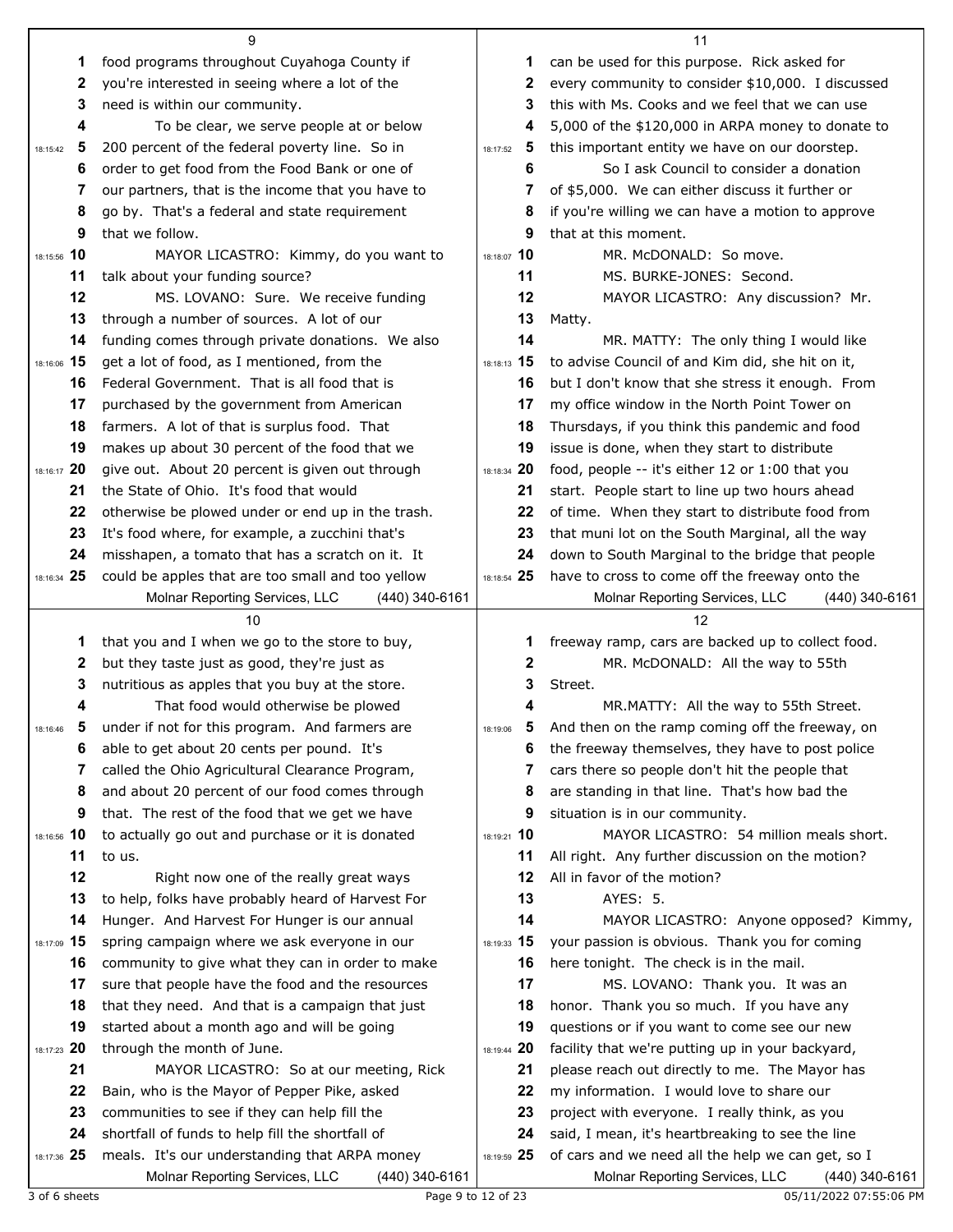|                   | 13                                                                                                  |               | 15                                                         |
|-------------------|-----------------------------------------------------------------------------------------------------|---------------|------------------------------------------------------------|
| 1                 | really appreciate it. Thank you, Mayor. Thank                                                       | 1             | looking at renovating current facilities,                  |
| 2                 | you very much.                                                                                      | 2             | updating them. We're looking at different sites            |
| 3                 | MS. MEADE: When will it open?                                                                       | 3             | if we do build new. We're looking at repurposing           |
| 4                 | MS. LOVANO: Our new distribution                                                                    | 4             | buildings if possible. I know Jeff is talking to           |
| 5<br>18:20:09     | center, fingers, toes, everything crossed, over                                                     | 5<br>18:22:36 | developers to see if these properties have value           |
| 6                 | the late summer, early fall that is if supply                                                       | 6             | for Council to consider. So really we're still             |
| 7                 | chain doesn't get in the way. And something I                                                       | 7             | all options on the table, but the way we got from          |
| 8                 | didn't talk about, but you can find more                                                            | 8             | 13 to 7 was we've got to be cognizant when we go           |
| 9                 | information in our packet. Our current facility                                                     | 9             | to the ballot box we can't ask for too much.               |
| 18:20:24 10       | will be a community resource center that opens                                                      | 18:22:53 10   | I gave him a hard number I think is                        |
| 11                | next year in 2023. Thank you.                                                                       | 11            | reasonable. If we get into millage that exceeds            |
| 12                | MAYOR LICASTRO: Thank you. Thank you,                                                               | 12            | six or seven or five, it's just not going to               |
| 13                | Council, for your consideration and generosity.                                                     | 13            | pass, because certainly it's a burden on all of            |
| 14                | It's money for a great cause.                                                                       | 14            | our residents, especially those on fixed incomes.          |
| 18:20:36 15       | Mr. Meyers, you are up.                                                                             | 18:23:08 15   | So we hope to further hone down and come up with           |
| 16                | MR. MEYERS: Good evening. So I'm here                                                               | 16            | maybe four or five concepts, which we'll then              |
| 17                | to give an update. First off, I am officially a                                                     | 17            | bring to Council, which we'll bring to a public            |
| 18                | resident of Bratenahl. I bought a house in                                                          | 18            | meeting where we'll do a green dot, red dot,               |
| 19                | Haskell. (Applause.)                                                                                | 19            | which one resonate, understanding that we do not           |
| 18:20:53 20       | MAYOR LICASTRO: When he told me that,                                                               | 18:23:23 20   | have unlimited funds to spend. And again, for              |
| 21                | my first reaction was register to vote.                                                             | 21            | those who want to save buildings, all options are          |
| 22                | MR. MEYERS: The second was I can't wait                                                             | 22            | still on the table.                                        |
| 23                | to tax your income. (Laughter.)                                                                     | 23            | MR. MEYERS: That's correct. The way we                     |
| 24                | MAYOR LICASTRO: That was the first                                                                  | 24            | evaluated the 13 concepts is we come up with a             |
| 18:21:05 25       | thing I said, taxing your income.                                                                   | 18:23:36 25   | rating matrix with several criteria that we                |
|                   | Molnar Reporting Services, LLC<br>(440) 340-6161                                                    |               | Molnar Reporting Services, LLC<br>$(440)$ 340-6161         |
|                   |                                                                                                     |               |                                                            |
|                   | 14                                                                                                  |               | 16                                                         |
| 1                 | MR. MEYERS: So we're excited to be part                                                             | 1             | graded each of the 13 on. And we narrowed it               |
| 2                 | of the community. So we had our last steering                                                       | 2             | down to the top seven and that's where we are.             |
| 3                 | committee on the 7th. And what we've been doing                                                     | 3             | MR.MATTY: Jeff, are you on schedule?                       |
| 4                 | since then is we've presented 13 different                                                          | 4             | MR. MEYERS: I wrote that down because I                    |
| 18:21:17          | conceptual diagrams of different options. We                                                        | 18:23:49      | knew you were going to ask. We are on schedule             |
| 6                 | were able to narrow that down to seven at that                                                      | 6             | for the contract that you have given us.                   |
| 7                 | meeting with a very spirited discussion/debate by                                                   | 7             | MR. MATTY: Good.                                           |
| 8<br>9            | all the steering committee members. And I                                                           | 8<br>9        | MR. MEYERS: And the tasks are up to                        |
|                   | encourage that. Everybody gets to have a voice                                                      | 18:23:55 10   | date. We're on schedule.<br>MAYOR LICASTRO: And having VAA |
| 18:21:31 10<br>11 | and we had a really good discussion about several<br>different ideas and options and opportunities. | 11            | architects on the room is very helpful. Again,             |
| 12                | We completed the programming exercise                                                               | 12            | they've toured and are touring the current                 |
| 13                | for the wants, what we actually would want.                                                         | 13            | facilities. We're going to get there. What                 |
| 14                | We're now looking at what's actually absolutely                                                     | 14            | we're trying to do is ask every possible question          |
| 18:21:50 15       | needed so we can have a comparison between the                                                      | 18:24:11 15   | so when the time comes we have every answer. Why           |
| 16                | two. We're also doing that.                                                                         | 16            | did you consider this or why didn't you consider           |
| 17                | Our engineers are in the process of                                                                 | 17            | that. It's pretty complicated and it was not               |
| 18                | evaluating this facility and evaluating the old                                                     | 18            | difficult to get staff to move from what they              |
| 19                | high school at Bratenahl Center, so we're doing                                                     | 19            | want to what they need. Two different topics. I            |
| 18:22:05 20       | that. Our next steering committee is this                                                           | 18:24:30 20   | want to applaud the staff for being reasonable             |
| 21                | Tuesday actually, the 26th. We are hoping to                                                        | 21            | and frugal. Any questions for Mr. Meyers?                  |
| 22                | start our community meetings in May sometime.                                                       | 22            | Pat, we see your hand. Anything from                       |
| 23                | That's a quick update of where we are. Open for                                                     | 23            | Council? It's going to start to really ramp up             |
| 24                | questions, of course.                                                                               | 24            | in the next few weeks. Again, we have to attest            |
| 18:22:23 25       | MAYOR LICASTRO: Let me reiterate, we're                                                             | 18:24:46 25   | this to the ballot, I think it's August 6th, I             |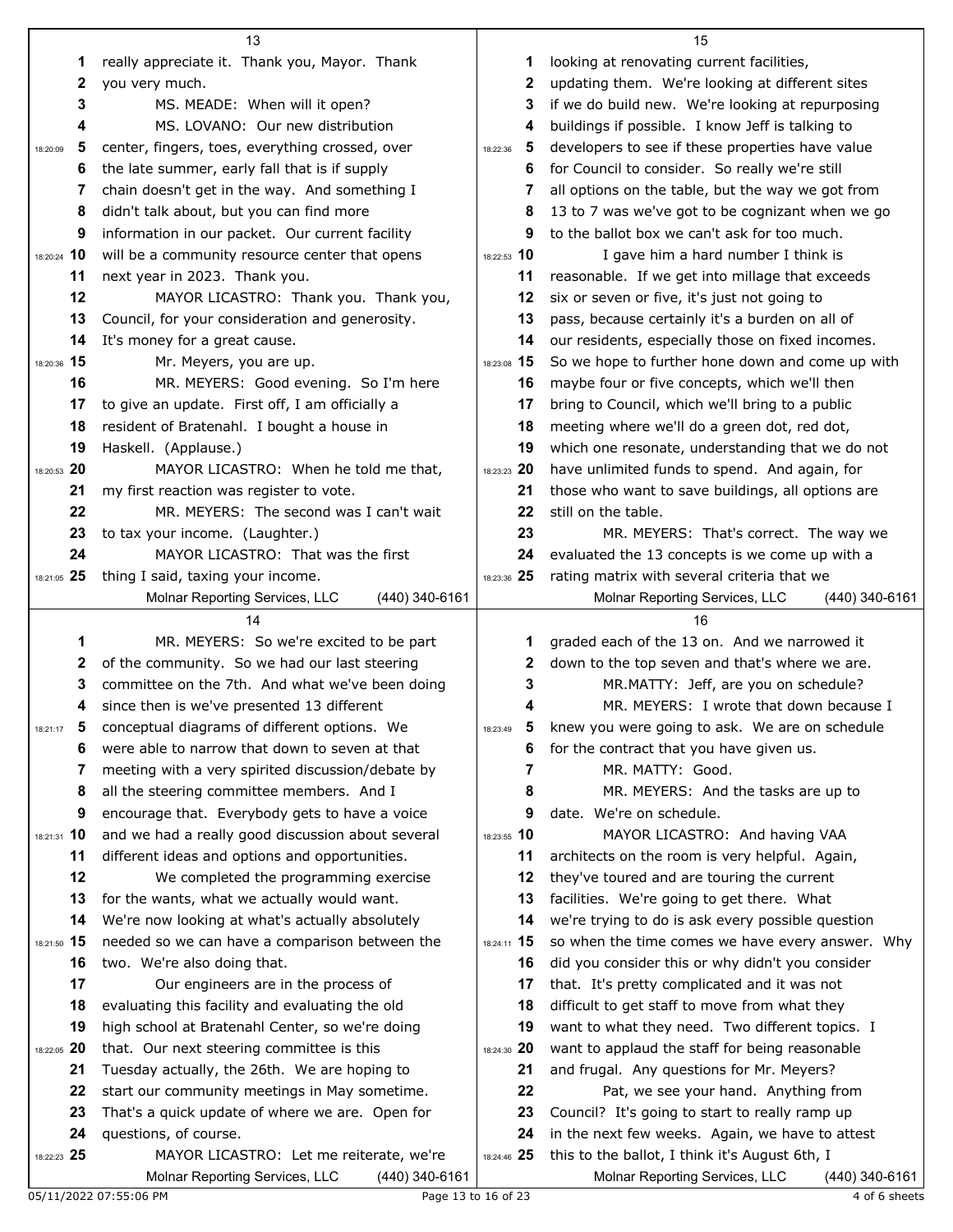|               | 17                                                                                            |               | 19                                                                  |
|---------------|-----------------------------------------------------------------------------------------------|---------------|---------------------------------------------------------------------|
| 1             | believe.                                                                                      | 1             | opportunities at that, so we'll be taking a lot                     |
| $\mathbf{2}$  | MS. COOKS: August 10th.                                                                       | 2             | of input. I always say -- I think I said this in                    |
| 3             | MR. BENJAMIN: August 10th.                                                                    | 3             | this group, we are here to challenge the                            |
| 4             | MAYOR LICASTRO: August 10th. The                                                              | 4             | administration, the police department, the                          |
| 5<br>18:24:53 | veteran knows.                                                                                | 5<br>18:27:01 | community center, the people that work here.                        |
| 6             | MR. BENJAMIN: Just did it today.                                                              | 6             | We're here to hear the community, because                           |
| 7             | MAYOR LICASTRO: So we're going to get                                                         | 7             | ultimately this documents we're putting together                    |
| 8             | there. I'm confident we'll present to the                                                     | 8             | will make a direct recommendation. And that                         |
| 9             | public. It will resonate. It will be                                                          | 9             | document needs to speak to the community.                           |
| 18:25:04 10   | compelling. And hopefully we'll get the support                                               | 18:27:14 10   | Without the community involvement, it cannot                        |
| 11            | of the voters.                                                                                | 11            | speak to the community, so it's very important                      |
| 12            | Ms. Meade, you had a question?                                                                | 12            | they're involving. We're waiting for the right                      |
| 13            | MS. MEADE: Two questions. First on the                                                        | 13            | timing.                                                             |
| 14            | tax levy, is it going to address all three                                                    | 14            | MAYOR LICASTRO: For example, what                                   |
| 18:25:14 15   | buildings solutions or are we to expect if there                                              | 18:27:22 15   | dropped off the radar are things that just were                     |
| 16            | is some kind of ultimate solution for one                                                     | 16            | not affordable, were just too costly or they                        |
| 17            | location, it's only going to address one location                                             | 17            | weren't practicable. They didn't address the                        |
| 18            | and the residents won't know what's happening to                                              | 18            | needs, so those were low-hanging fruit, but we're                   |
| 19            |                                                                                               | 19            | determined to do this right and be definitive in                    |
| 18:25:31 20   | the other two buildings?                                                                      |               |                                                                     |
|               | MAYOR LICASTRO: No. No, no, so we're                                                          | 18:27:36 20   | what we do with these facilities going forward.                     |
| 21            | not there yet. We have to hone down on that.                                                  | 21            | Mr. Orel, you had a question?                                       |
| 22            | What we hope to offer is a definitive solution to                                             | 22            | MR. OREL: Yes. When you first came                                  |
| 23            | our facilities that will last the next 50 to 100                                              | 23            | here, you said there were going to be -- I think                    |
| 24            | years. We can't kick this can down the road                                                   | 24            | you said there were going to be three public                        |
| 18:25:46 25   | anymore. We have a firewall in '23, with a note                                               | 18:27:46 25   | meetings. Is that still your plan?                                  |
|               | Molnar Reporting Services, LLC<br>(440) 340-6161                                              |               | Molnar Reporting Services, LLC<br>(440) 340-6161                    |
|               |                                                                                               |               |                                                                     |
|               | 18                                                                                            |               | 20                                                                  |
| 1             | which will need a significant paydown in '23. So                                              | 1             | MR. MEYERS: Yeah, we plan on having up                              |
| 2             | once we hone in on a concept, it will be because                                              | 2             | to three public meetings depending on how the                       |
| 3             | of input from the steering committee, from                                                    | 3             | turnout is. So if we get good turnout at the                        |
| 4             | Council and from the residents.                                                               |               | first two, then we'll probably have a third. If                     |
| 5<br>18:26:00 | MS. MEADE: But it will address all the                                                        | 18:28:02      | we get a diminishing, then we might only have                       |
| 6             | buildings in question, it just won't be                                                       | 6             | two.                                                                |
| 7             | piecemeal?                                                                                    | 7             | MS. MEADE: What's a good turnout?                                   |
| 8             | MR. McDONALD: One solution.                                                                   | 8             | MAYOR LICASTRO: He really can't judge                               |
| 9             | MAYOR LICASTRO: One solution that                                                             | 9             | that.                                                               |
| 18:26:08 10   | addresses everything.                                                                         | 18:28:07 10   | MR. MEYERS: I cannot.                                               |
| 11            | MS. MEADE: And then my second question                                                        | 11            | MAYOR LICASTRO: He doesn't live here.                               |
| 12            | is for the public meetings, it sounded like                                                   | 12            | We'll make a determination.                                         |
| 13            | you're just going to present from the steering                                                | 13            | MS. COOKS: Yes, he does. (Laughter.)                                |
| 14            | committee and employees what the best of all of                                               | 14            | MR. MEYERS: Mid-May.                                                |
| 18:26:20 15   | those meetings were from, but let's say the                                                   | 18:28:18 15   | MAYOR LICASTRO: If we get 10 people,                                |
| 16            | public has different ideas, more ideas, will                                                  | 16            | it's not cross-section. We hope to get a couple                     |
| 17            | those be factored in or is it too late and the                                                | 17            | hundred people to attend and buy in, because a                      |
| 18            | public just gets to make comments about what's                                                | 18            | well-informed populous gets it and what we decide                   |
| 19            | presented and it's kind of a done deal?                                                       | 19            | we think will resonate if they're informed.                         |
| 18:26:33 20   | MR. MEYERS: Quite the opposite than the                                                       | 18:28:34 20   | Again, we're trying to answer every question                        |
| 21            | latter. What we want to do is get community                                                   | 21            | prior to them being asked.                                          |
| 22            | input before we make the final decision. We will                                              | 22            | Anyone else? Jeff, keep up the good                                 |
| 23            | have many, a handful of options that we'll be                                                 | 23            | work. We will see you next Tuesday.                                 |
| 24            | asking for people to weigh in on. We'll be                                                    | 24            | MR. MEYERS: Thank you, Mayor. Thank                                 |
| 18:26:48 25   | having several different visual listening<br>Molnar Reporting Services, LLC<br>(440) 340-6161 | 18:28:47 25   | you, neighbors.<br>Molnar Reporting Services, LLC<br>(440) 340-6161 |

5 of 6 sheets Page 17 to 20 of 23 05/11/2022 07:55:06 PM